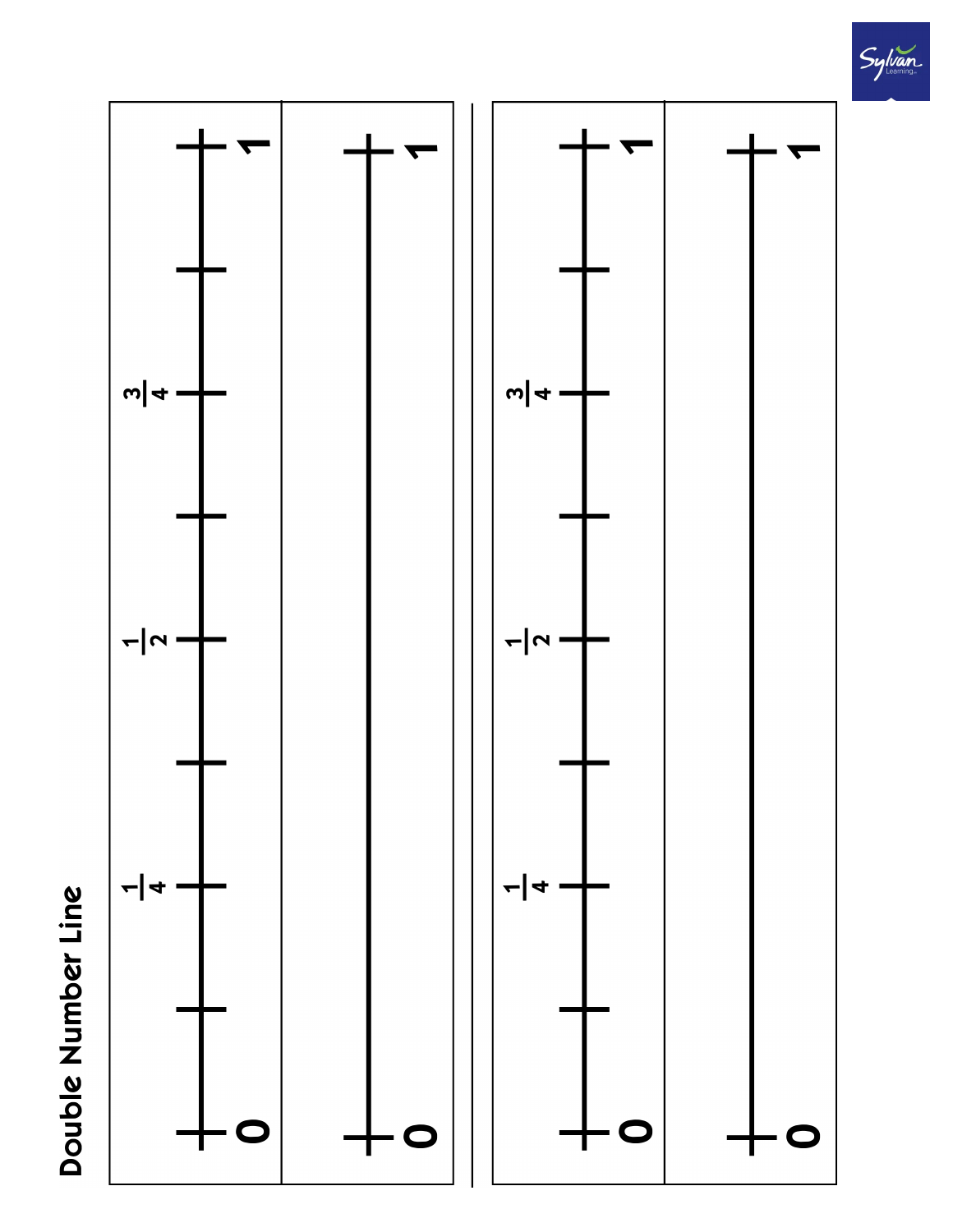## Set  $A5 \star$  Independent Worksheet 3

## Sylvan

## **INDEPENDENT WORKSHEET**

## **Locating, Naming & Comparing Fractions**

1 Complete the missing information below by writing in the fraction number or sketching the given fraction on a number line.

|                         | <b>Fraction</b> | <b>Number Line</b>      |
|-------------------------|-----------------|-------------------------|
| ex.                     | $\overline{3}$  | $\overline{\mathbf{0}}$ |
| a                       | $\frac{1}{4}$   |                         |
| $\overline{b}$          |                 | O                       |
| $\mathsf{C}$            | $\frac{1}{6}$   |                         |
| $\mathbf d$             |                 | $\mathrm{d}$            |
| $\mathbf{c}$            | $\frac{2}{4}$   |                         |
| f                       |                 | $\overline{\mathsf{0}}$ |
| $\overline{\mathbf{S}}$ | $rac{3}{3}$     |                         |